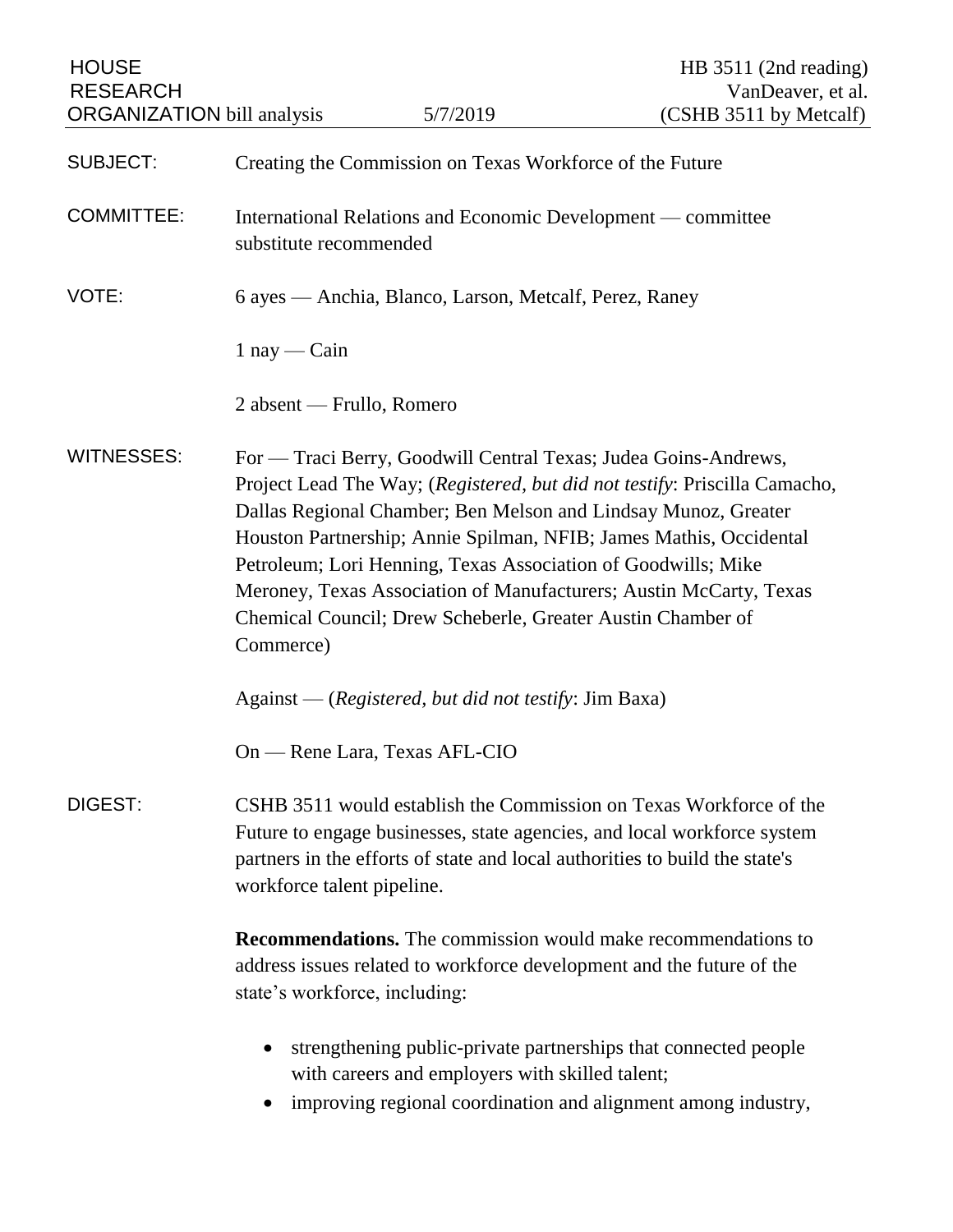## HB 3511 House Research Organization page 2

the public workforce system, public schools, higher education, and community-based organizations to create college and career pathways;

- attracting, educating, developing, and placing workers in highdemand industry sectors;
- addressing the current and future skills gap across the state economy;
- increasing work-based learning opportunities, including for persons historically underrepresented in high-growth, high-wage industries;
- developing a plan to expand adult high school and industry certification charter school programs to meet industry needs; and
- making changes to the laws governing the public workforce system, public education, and higher education.

Members would be tasked with providing reliable and accurate data pertinent to college and career readiness, industry-based workforce credentials, associate and bachelor's degree programs, and high-demand industry jobs and careers.

**Makeup, administration, and funding.** The commission would be composed of 17 members who would be appointed by or would themselves be state government officials, as specified in the bill. In making appointments, state officials would have to coordinate to ensure that the members appointed to the commission reflected, to the extent possible, the ethnic and geographic diversity of Texas. The presiding officer of the commission would be a business executive designated by the governor.

The bill would require the commission to establish one or more working groups to study, discuss, and address specific policy issues. The commission would hold public meetings as needed to fulfill its duties. The commission would be subject to open government and public information laws.

Commissioners would not be entitled to compensation but would be entitled to reimbursement for actual and necessary expenses incurred in